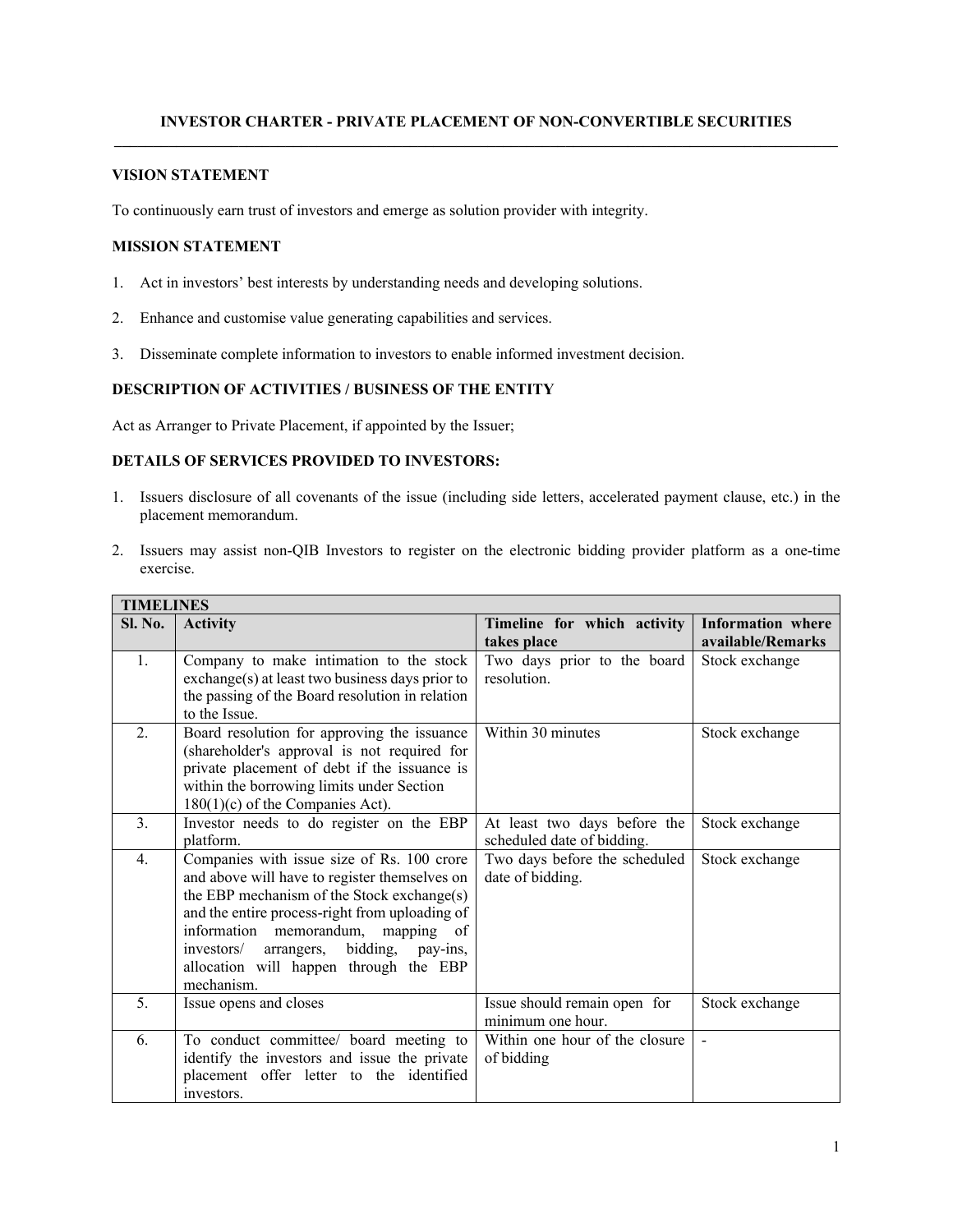| <b>TIMELINES</b> |                                              |                                   |                   |  |  |
|------------------|----------------------------------------------|-----------------------------------|-------------------|--|--|
| <b>Sl. No.</b>   | <b>Activity</b>                              | Timeline for which activity       | Information where |  |  |
|                  |                                              | takes place                       | available/Remarks |  |  |
| 7.               | Allotment and receipt of funds               | To be completed latest within   - |                   |  |  |
|                  |                                              | two working days of closure of    |                   |  |  |
|                  |                                              | issue.                            |                   |  |  |
| 8.               | Filing of listing application and obtaining  | To be completed latest within     | Stock exchange    |  |  |
|                  | trading approval from the stock exchange(s). | four working days of closure of   |                   |  |  |
|                  |                                              | issue.                            |                   |  |  |

#### **RIGHTS OF INVESTORS**

- 1. Receive clear, accurate and easy to understand, issue related documents in order to make a well informed investment decision.
- 2. Material modification in the structure of debt securities shall be made only after obtaining the consent of the requisite majority of investors.
- 3. Right to attend meetings as and when such meetings are called by the debenture trustees.
- 4. Right of free transferability, nomination subject to applicable laws and regulations.
- 5. Such other rights, as may be available to the holder of securities under the Companies Act, the SEBI Listing Regulations and the Articles of Association of the Company and other applicable laws.

## **DO'S AND DON'TS FOR THE INVESTORS**

#### **Do's**

- 1. Receive clear, accurate and easy to understand, issue related documents in order to make a well informed investment decision.
- 2. Material modification in the structure of debt securities shall be made only after obtaining the consent of the requisite majority of investors.
- 3. Right to attend meetings as and when such meetings are called by the debenture trustees.
- 4. Right of free transferability, nomination subject to applicable laws and regulations.
- 5. Such other rights, as may be available to the holder of securities under the Companies Act, the SEBI Listing Regulations and the Articles of Association of the Company and other applicable laws.
- 6. Abide by the terms and conditions of the investment and timelines involved in the issue process.
- 7. Ensure accurate update of demographic details with depositories including the address, name, investor status, bank account details, PAN, e-mails addresses, contact details, etc.
- 8. Ensure active demat/ broking account before investing as securities will be allotted in dematerialized form.
- 9. Issuer, debenture trustee and stock exchange(s) to disseminate all information and reports including compliance reports by placing them on their websites, in case of debt securities, as applicable under the NCS Regulations.
- 10. Debenture trustees to ensure independent assessment and diligence for the security offered for the proposed issue of debt securities.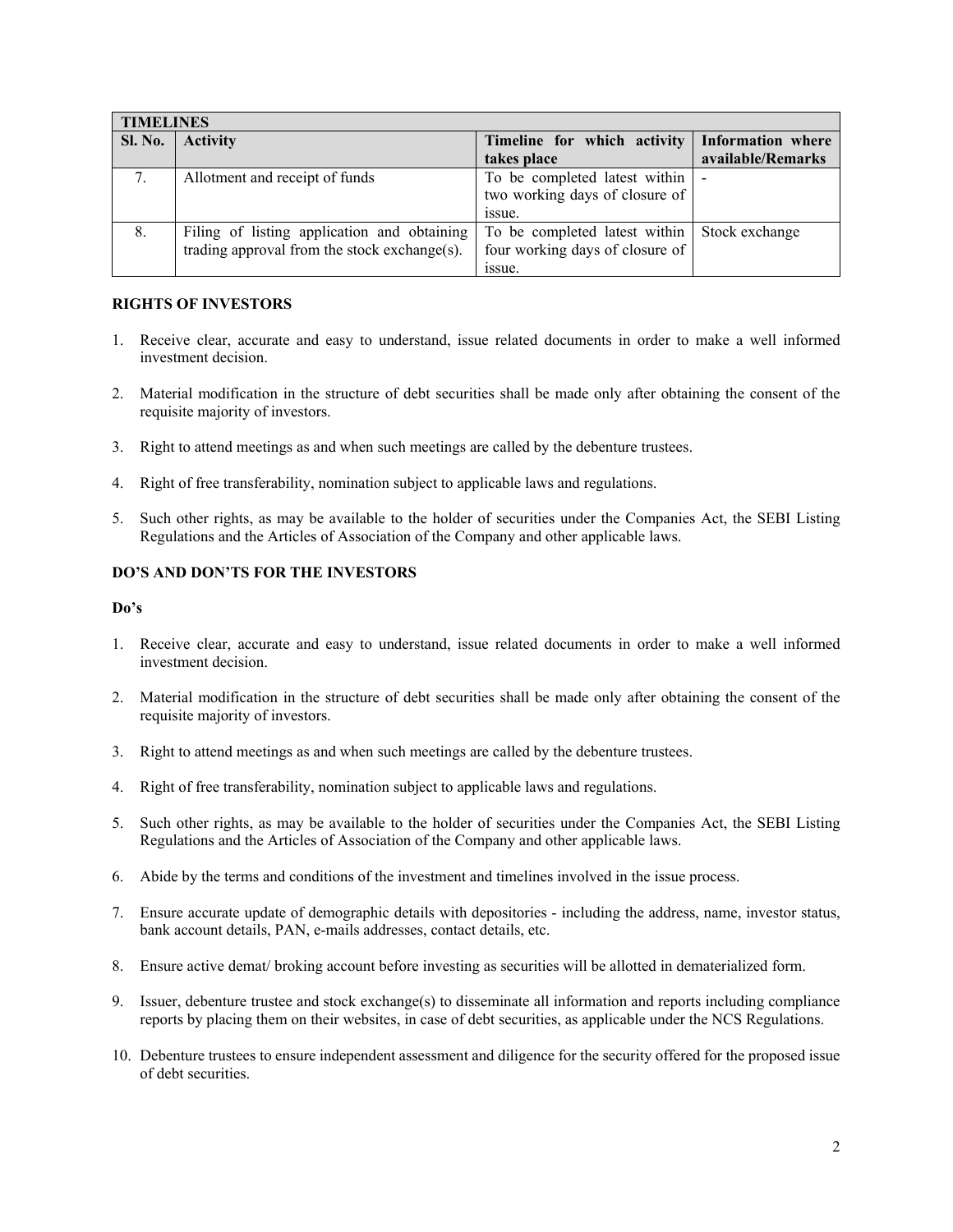## **Don'ts**

- 1. Do not pay the application amount in cash, by money order, postal order or by stock invest.
- 2. Do not submit application on plain paper or on incomplete or illegible application forms.
- 3. Do not apply if your demat account has been 'suspended for credit'.
- 4. Apart from the dos and don'ts mentioned herein above, investors are required to read the information memorandum and application form carefully.

# **INVESTOR GRIEVANCE REDRESSAL MECHANISM AND HOW TO ACCESS IT**



# **TIMELINES FOR RESOLUTION OF INVESTOR GRIEVANCES**

Best efforts will be undertaken by lead manager to resolve the grievance within T+30 days. A desirable indicative timeline is as follows:

| Sr. | <b>Activity</b>                                                                            | No.           |
|-----|--------------------------------------------------------------------------------------------|---------------|
| No. |                                                                                            | calendar days |
|     | Investor grievance received by the Issuer and/ or the RTA                                  |               |
|     | The Issuer and/or the RTA to respond to the investor with an acceptable reply              | $T+10$        |
|     | The Issuer and/or the RTA and the investor shall exchange between themselves               | Between T and |
|     | additional information related to the grievance, wherever required                         | $T+10$        |
|     | In case any further coordination / information is required by Issuer / RTA, final response | Up to $T+20$  |
|     | to the investor should be sent                                                             |               |

#### **NOTE:**

It is not mandatory for the issuer to appoint a merchant banker or any other entity as advisor or arranger for the private placement of debt and even if appointed, they are NOT involved in the entire process of issuance and hence the investors will have to take up their grievance/s directly with the Company.

#### **NATURE OF INVESTOR GRIEVANCE FOR WHICH THE AFORESAID TIMELINE IS APPLICABLE:**

- 1. Non-allocation/ allotment of non-convertible debt securities after payment of application amount.
- 2. Non receipt of non-convertible debentures in demat account.
- 3. Non receipt of interest/ coupon/ redemption amount by the investor.